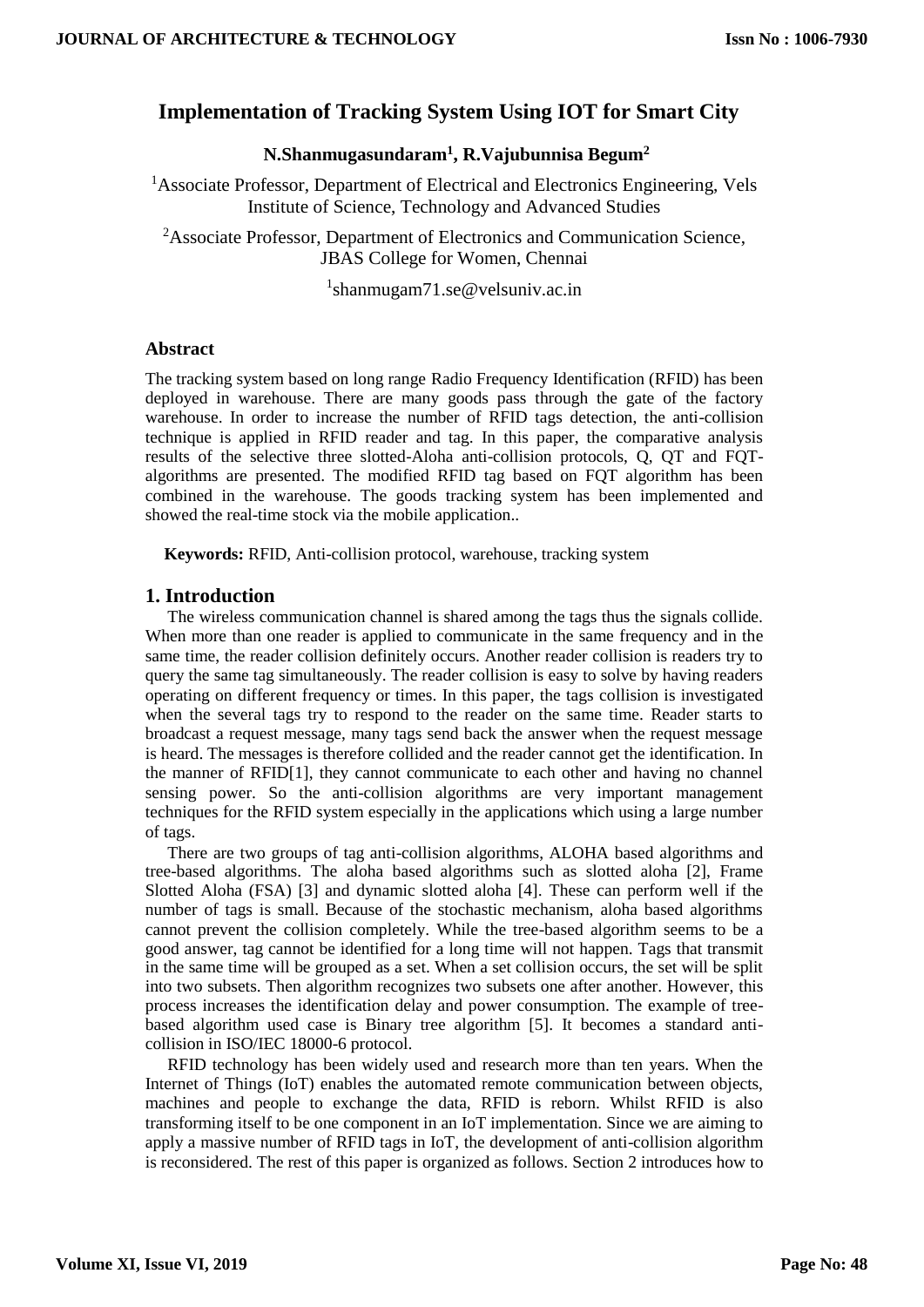apply RFID technology in Internet of Things (IoT) applications. Section 3 presents the state of art of anti-collision algorithms in RFID, Q, QT and FQT algorithms. Section 4 introduces the performance analysis of the selective three anti-collision algorithms using network simulator (NS-2). Section 5 explains the warehouse system and its application. Finally, Section 6 concludes this paper.

# **2. RFID in Internet of Things Applications**

The concept of global network connectivity, named Internet of Things (IoT) has become a key technology nowadays. The IoT abstract architecture as shown in Fig.1 is generally divided into three layers, connecting (connected things), Cloud (common data layer) including platform and Applications layer.



**Figure 1. Internet of things – Abstract layer**

The core layer of IoT is connected devices which provide all data from various sources to the pool or may called data lake. Big Data from the physical world can be any types of technologies such as Wireless Sensor Networks (WSN), RFID tags, iBeacon, Near Field Communication (NFC), LoRa and BLE and so on.

When the technology is more possible in an industry or commercial sectors, a massive number of devices is also required gradually. RFID is one of the most needed devices. The examples of RFID applications in IoT are logistics and supply chain, manufacturing, agriculture management, Health care and medicine, marine terminal operation, military and defense, payment transactions, environment monitoring and disaster warning, transportation and retailing, warehousing and distribution system and education.

The challenges of RFID technology in IoT world is how to improve the performance and combine RFID as a thing. The warehouse and goods tracking system is our concerned. The information of goods tracking system and warehouse management is able to help the logistic and supply chain in the big city.

# **3. Anti-Collision algorithms in RFID**

In general, the reader has to detect the status of each slot. For example, when there is no tag responds, the status will be *idle*. If only one tag responds, *readable* status is detected. Finally, the status is set to be *collision* when multiple tags respond. Moreover, *bit tracking technology* is adopted to allow the reader to detection the locations of collided bits. Normally, bit tracking technology is based on Manchester code [6].

The tags may collide and reader may not identify tags or may suffer from a long delay because of a shared wireless communication channel. Anti-collision algorithm has to respond as fast as possible even if the number of tags is increasing. The algorithms have been classified into two groups, aloha-based (probabilistic) algorithm and tree-based (deterministic) algorithm. The aloha-based or probabilistic algorithms such as ALOHA, slotted ALOHA and frame slotted ALOHA, tags transmit their own ID at the distinct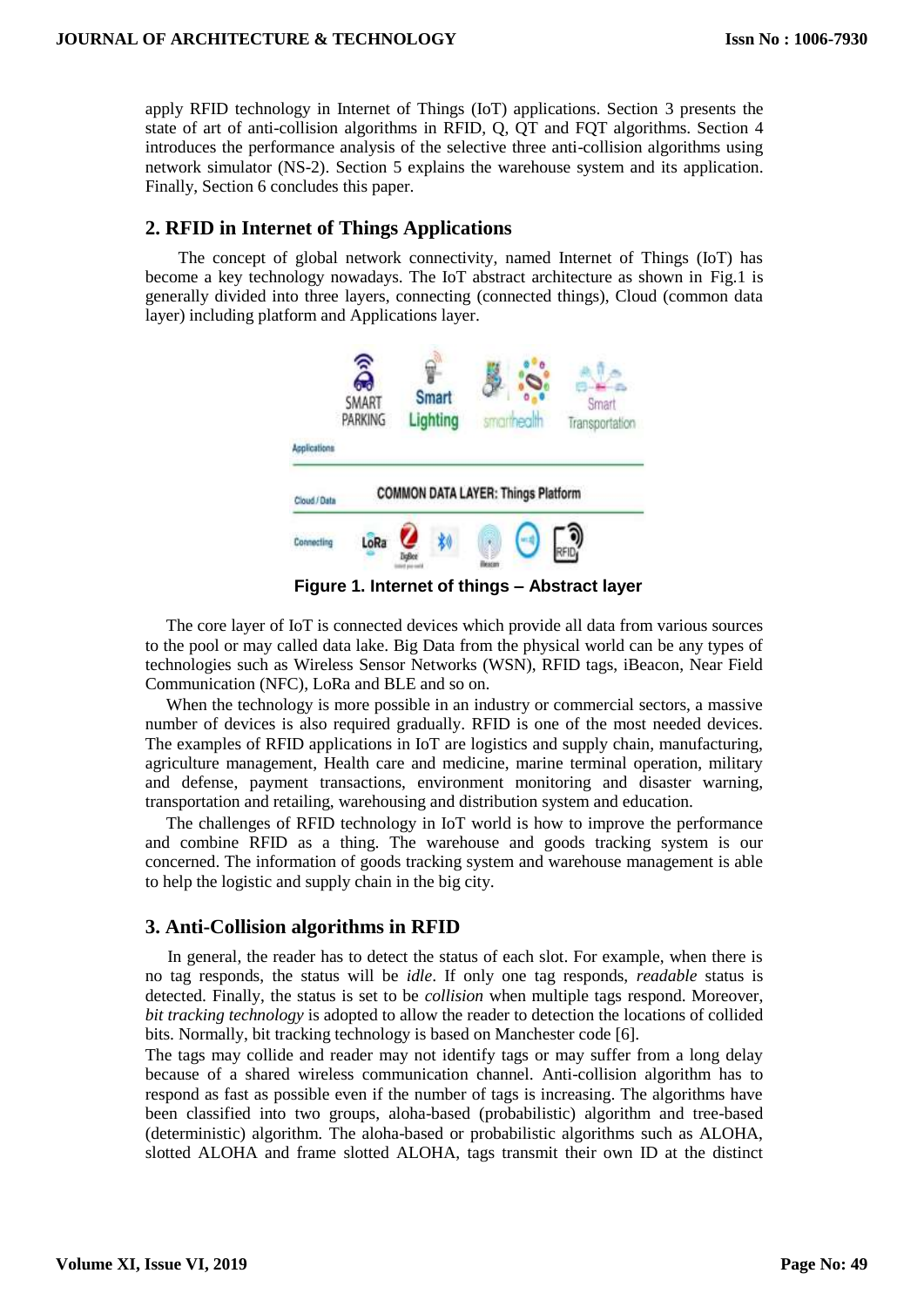time. The transmission time is chosen randomly by tags when the ALOHA algorithm is applied. In slotted ALOHA, tags will transmit at a certain of time period. Tag sends its ID only at a single timeslot in every frame in frame slotted ALOHA which is the best selective anti-collision algorithm with a small number of tags. The system which the number of tags is not known, the probabilistic algorithm cannot recognize all tags in a certain time period.

The tree-based or deterministic algorithms such as binary tree or query tree algorithms. When the collision occurs, the reader splits a set of colliding tags into two groups until tag is able to be identified. This can avoid the tag starvation problem.

#### **3.1. Query Algorithm (Q-algorithm)**

Query algorithm or Q-algorithm [7] allows the tags to choose a reading slot number dynamically corresponding to Q values (integers between 0 and 15). Reader starts to send a *query* command (session number and Q parameter). The initial value of Q is 4. Tags within identification process will select a random value between 0 and  $2<sup>Q</sup>$ -1 and store the value in slot counter. When tag randomly selects value 0 for slot counter, it will move to *Reply* state. Tags suddenly reply with 16-bit random number to reader. Another tags will move to *Arbitrate* state. *Query Adjust* command is used to modify Q value if there is a collision. If tag replies, Q value will not be changed. All tags decrease their current slot counter by 1 when receiving the *Query Rep* command. Tags start to communicate when the slot counter is 0. If there will be collision, the slot counter decreases to 7FFFh. *ACK* command is transmitted when tag responses successfully. Tag replies with its PC, EPC and CRC values. Tags will be reset and move to *Arbitrate* state when reader sends *NAK*  command.

### **3.2. Query Tree Algorithm**

In Query Tree (QT) [8] algorithm, the prefix is sent out in each iteration. When the prefix matches the parts of tag's ID, tag will respond with its ID. The reader will expand the prefix by one bit if the collision is detected. Tags will check their own prefix with the prefix from the reader. If tag has the same prefix getting from reader, tag will send its ID and wait for *ACK* from reader.

QT algorithm is a memory less on tags. Tags only need to store their IDs. However, the time overhead is increased corresponding to the length and distribution of tag ID and the number of tags. Prefix-randomized Query Tree (PRQT) algorithm has been introduced to solve this problem. It allows tags to choose the prefix randomly.

#### **3.3. Fast Query Tree Algorithm**

Fast Query Tree (FQT) [9] algorithm was introduced to improve the speed of anticollision algorithm. Moreover FQT was proposed to improve the identification performance of the data transmitted. However, the system must trade-off between speed and memory because of counter and point requirements in tags. The query prefix is stored in stack. Reader gets the last bit of the current prefix. When reader receives Tag's response, each tag has to maintain a state counter (SC) and pointer.

In FQT algorithm, LIFO (Last In First Out) stack is built on reader side to store the prefix. There are three cycles, *Identified, Reader's operation and Collision*. Identified cycle means the pointed bit of tag's ID equals to the reader's query bit. Thus only one tag responds in this time. Reader's operation is reader can use the ID (prefix + received ID) for future exchange with the identified tag. Reader will send feedback before the end of this cycle. In collision cycle, more than one tag responds in the same time. The diagram of FQT algorithms are shown in Fig.2 and Fig.3.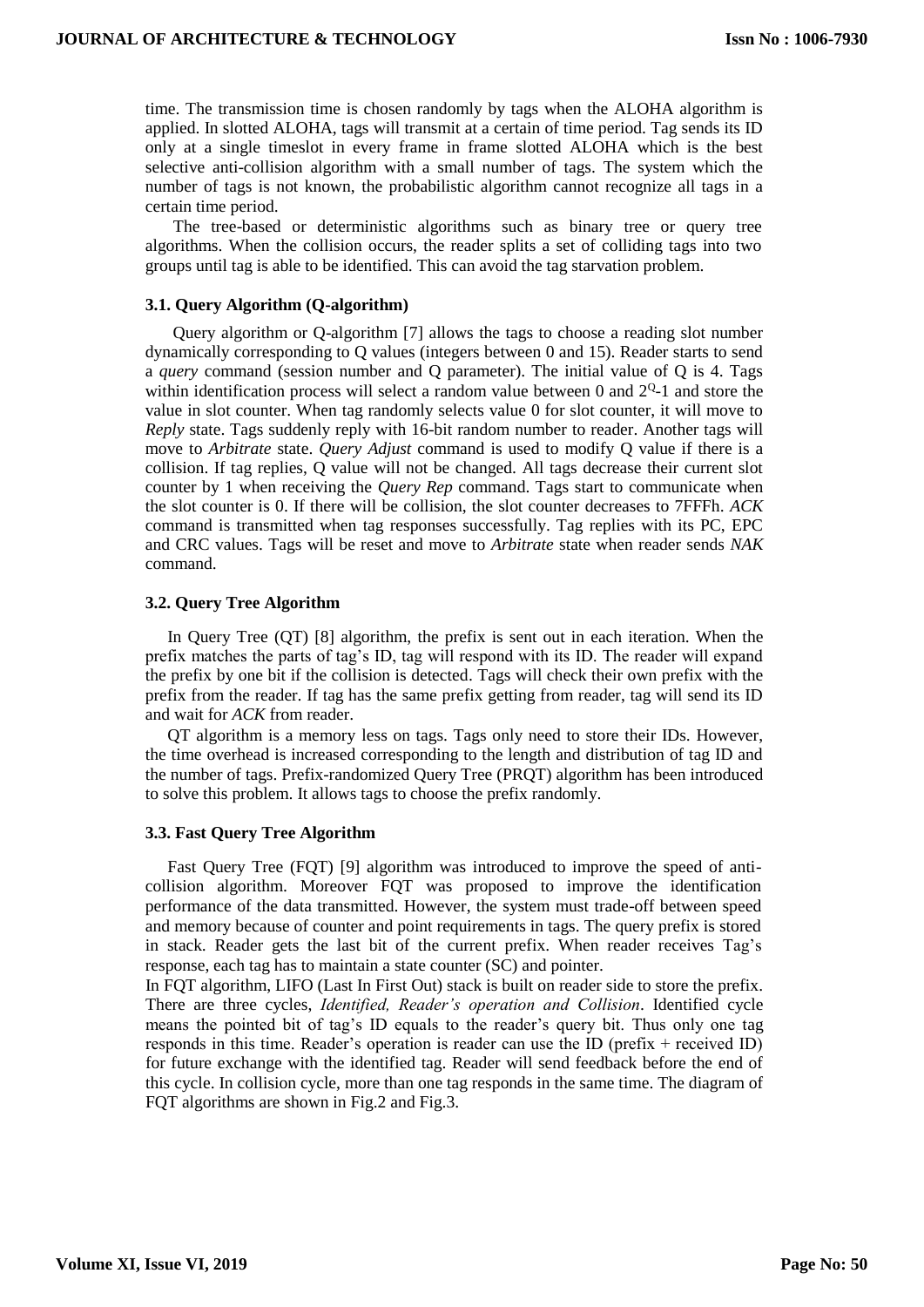

**Figure 2. FQT Algorithm @ Reader**



**Figure 3. FQT Algorithm @ Tags**

## **4. Performance of Anti-Collision algorithms**

Although RFID technology is not new, the network simulator software (NS-2) has not much supportive for RFID anti-collision algorithms or protocols. Therefore, we have to implement our selective three anti-collision algorithms, Q, QT and FQT algorithms for NS-2 to study the latency for each algorithm.

RFID system contained a single reader communicate with *n* = *50, 100, 200,…, 900* Tags is considered in the simulation. The data rate is 40 Kbps and the communication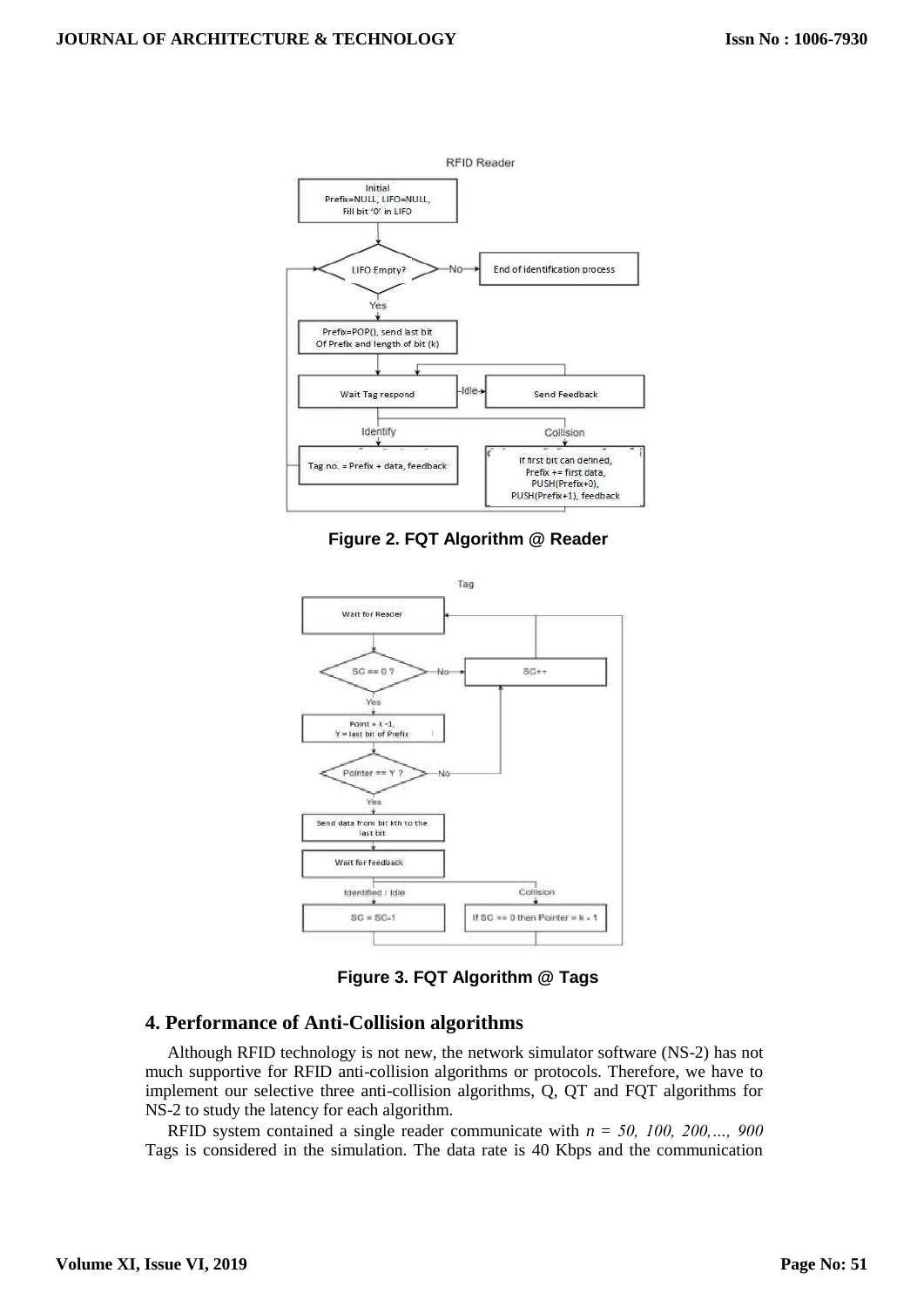frequency between reader and tags is 866 MHz. The length of tag ID is 96 bits. The tag IDs is defined uniformly. In O algorithm, the initial O value is 4 with constant  $c = 0.1$  and slotted time equals 1 millisecond.

Algorithms are compared by evaluating the latency defined as the duration of algorithms execution in seconds. Each algorithm is simulated and resulted by averaging over ten runs. The result has been plotted as shown in Fig.7. FQT algorithm gives the best performance among the selective algorithms using a shortest time in tag identification process. In contrast, Q algorithm (based on slotted aloha) gives the worse result. However, Q algorithm may be the good choice if tags less than a hundred are deployed. The reason is Q algorithm has less complexity and resource overhead. Therefore, we choose FQT algorithm to implement in RFID Reader and Tag.



**Figure 4. Algorithm latency**

## **5. Tracking System in Warehouse**

Long range RFID tags based on SIC8630 chip from Silicon Craft Technology Company who is our industry partner are modified by uploading the FQT algorithm in the RFID tag. The frequency is set to 433 Mhz and work together with RFID reader based on CC1110 chip from TI. The RFID Tags have been attached to the goods. The system consists of Web Server and MySQL databased is implemented on cloud. The back-end application, front-end application and mobile application are developed as shown in Fig.5



**Figure 5. Tracking system in warehouse diagram**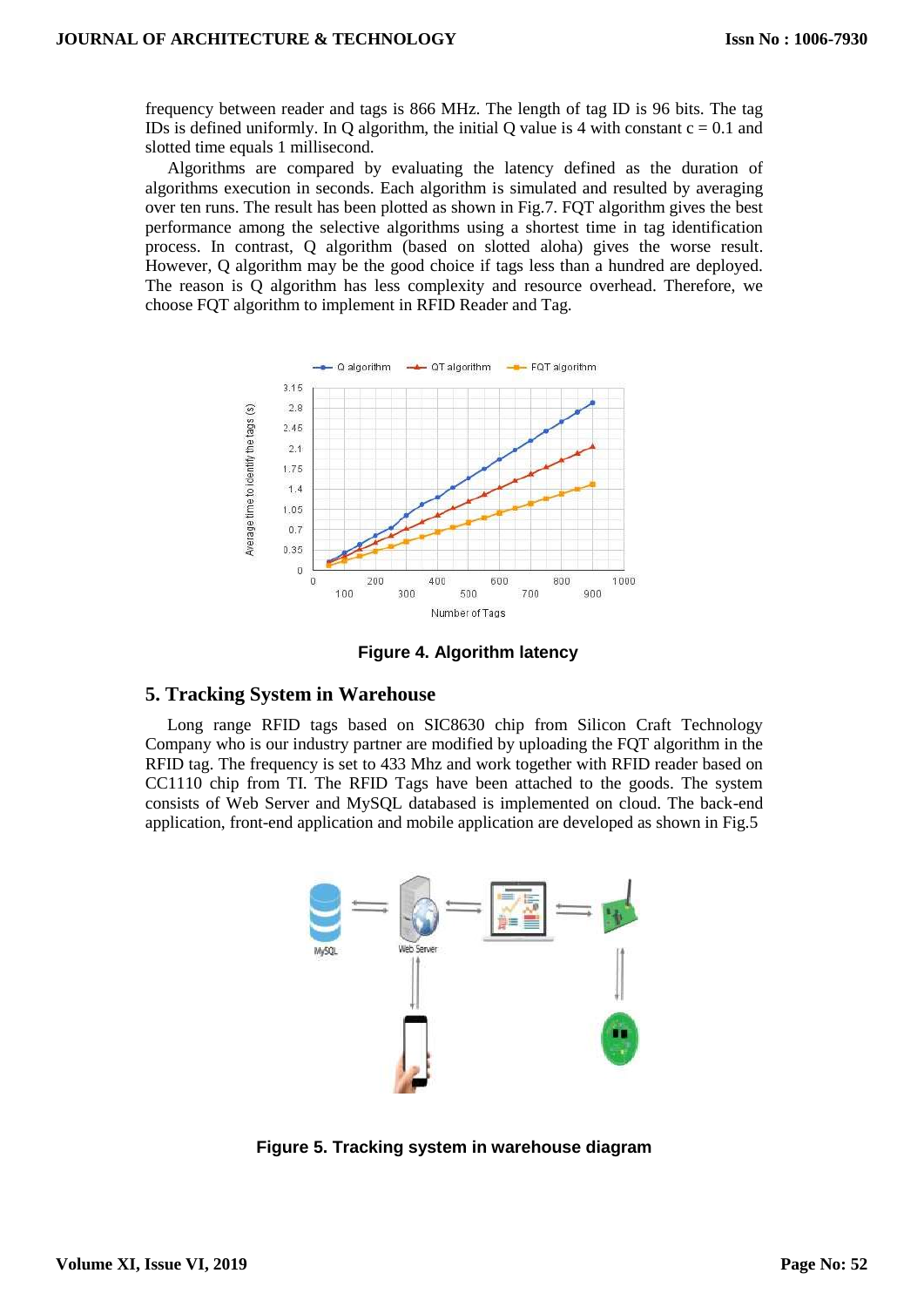

**Figure 6. Dashboard of warehouse (Stock)**

# **6. Conclusion**

Internet of Things (IoT) uses a various sensing devices and technologies. RFID is therefore become alive and attractive in IoT application because of its cost and size. This paper presents the performance of the anti-collision algorithms for a massive number of tags. The best algorithm in term of least latency is chosen to implement on the RFID reader and tag. The tracking and warehouse system is developed in order to show the possible RFID technology based on IoT. The information from warehouse system such as the current stock of each product and the life-cycle of each product can be analyzed for business planning. For instance, the favorite products (top-best seller) is known. Thus we will know the amount of goods should be ordered or produced. We can also observe which goods is running out, the purchasing system can be managed automatically.

### **Acknowledgments**

This work is financial supported by TRF (RDG 5950006) and Silicon Craft Technology Company. Authors would like to thanks for these supports.

## **References**

### **7.1. Conference Proceedings**

- [1] K.Ashley, D.Cordell, D.Mavinic, A brief history of phosphorus: From the philosopher's stone to nutrient recovery and reuse, *Chemosphere*, 2011, Vol. 84, pp.737-746.
- [2] EPCglobal, Inc., "EPC radio-frequency identity protocols Class1 Generation-2 UHF RFID protocol for communications at 860-960 MHz version 1.2.0", Oct., 2008.
- [3] M. Young, The Technical Writer's Handbook. Mill Valley, CA: University Science, 1989.
- [4] Z.Chen, D.Qin and H.Wang, "Study on the improved Framed Slotted ALOHA Anti-collision algorithm," 4 th *International Conference on Wireless Communications, Networking and Mobile Computing,* pp. 1-3, 2008.